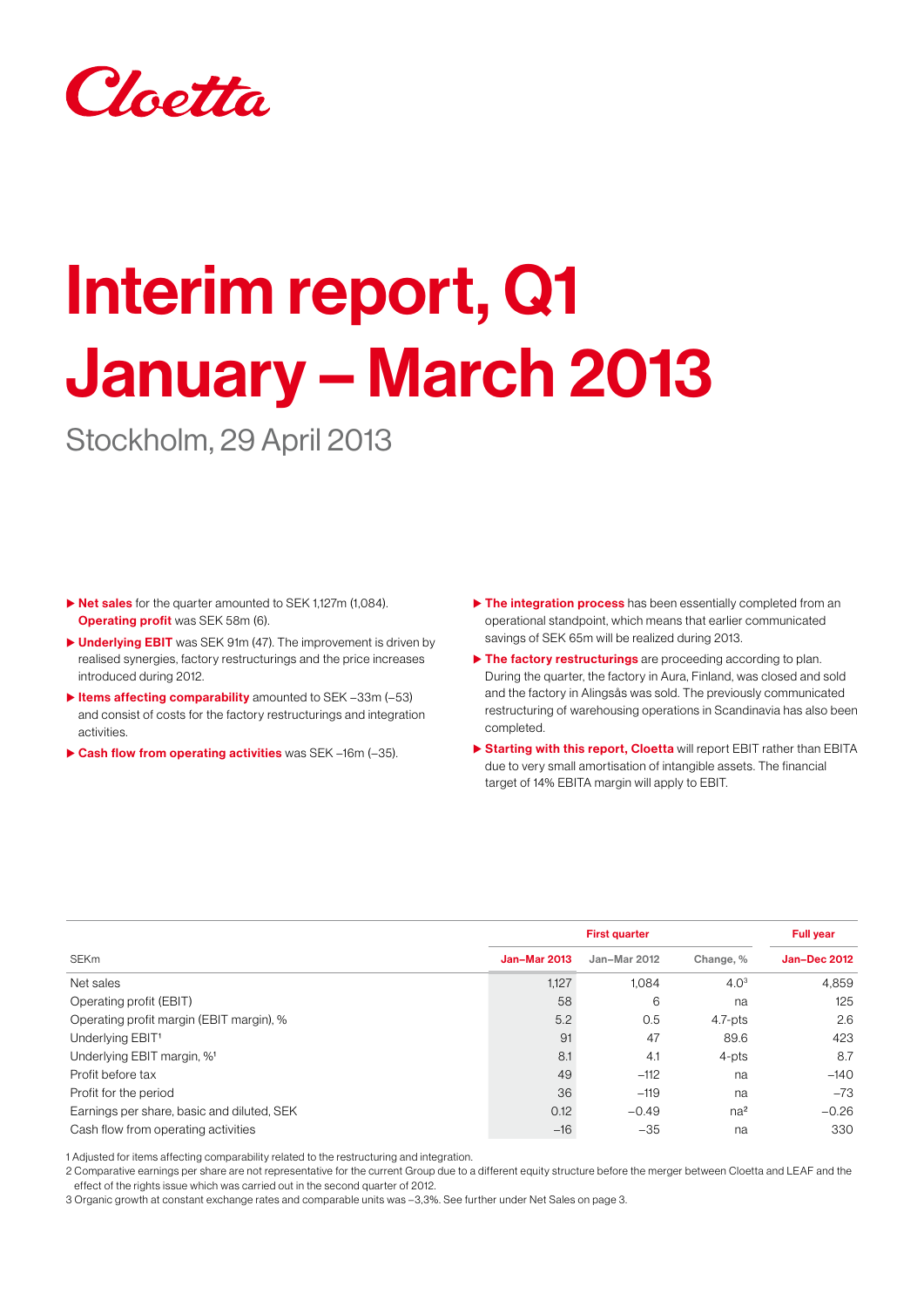### Message from the CEO

### Underlying EBIT improved significantly in the first quarter compared to last year. This means that we have continued the positive earnings trend from the preceding quarter, which demonstrates that our strategy is working.

The company's underlying EBIT improved to SEK 91m for the quarter (47). The increase is mainly attributable to realised synergies from the merger, the factory restructurings and the price increases that were implemented during 2012. The price increases were required in order to offset higher raw material costs and will have a gradual effect during 2013.

Our underlying EBIT margin for the quarter was 8.1 per cent (4.1) and the gross margin increased to 37.5 per cent (35.5). Cash flow from operating activities amounted to SEK –16m (–35).

We continued to amortise loans with SEK 90m during the quarter, which is in line with our plan.

Market development in the first quarter remained relatively weak, particularly in Italy, the Netherlands and Denmark. These markets exhibited negative growth in virtually all segments in which we are active. In the other markets, development was more positive, but still fragile.

Underlying net sales declined by 3.3 per cent in the quarter. One driver for this decline was a reduction in contract manufacturing on behalf of one major customer. Excluding this contract manufacturing, sales fell by 2.4 per cent. The customer has terminated part of the agreement, which will impact sales going forward.

Sales were up in Sweden, the Netherlands and countries outside the home markets, while they were stable in Finland and Germany. Denmark and Italy accounted for most of the drop in sales. The decrease in sales in Denmark is due to the high sugar tax, which has induced a shift of purchasing to the border trade. However, Cloetta has also lost a large share of its sales to one of the major customers due to unresolved contract negotiations. The lower sales in Italy are attributable to continued weak market conditions.

The integration process has been essentially completed from an operational standpoint. The remaining activities consist of some insourcing and IT integration, both of which will take place during the year. Overall, the integration has been successful with regard to both timing and cost savings. The previously communicated savings of SEK 65m will be realised during 2013.

The supply chain restructuring is proceeding according to plan. During the quarter, the factory in Aura, Finland, was closed and the property was divested. The factory in Alingsås was also sold during the quarter. The products that were manufactured in Aura have thus been moved to the receiving factories. Two of the three factories (Alingsås and Aura) affected by the restructuring programme have been closed and their production transferred. At present, equipment is being installed in Ljungsbro, Sweden, and Levice, Slovakia, in order to take over production from Gävle. The factory in Gävle, Sweden, is planned to be closed in the first quarter of 2014.

During the quarter, we also completed the restructuring of our Scandinavian warehousing operations with the transfer of the warehouse in Malmö to the new outsourced facility in Helsingborg, Sweden. This is the same facility to which the warehousing operations in Norway and Denmark were previously moved.

In total, the previously announced supply chain restructuring will generate savings of SEK 100m towards the end of 2014.

Our performance in the first quarter reinforces my belief that we are on the right track. We have essentially completed the integration process as planned and the factory restructurings are also proceeding according to plan. The focus in the coming quarter will therefore be on completing the factory restructurings and continuously drive our business by developing, marketing and selling our products.



Bengt Baron, President and CEO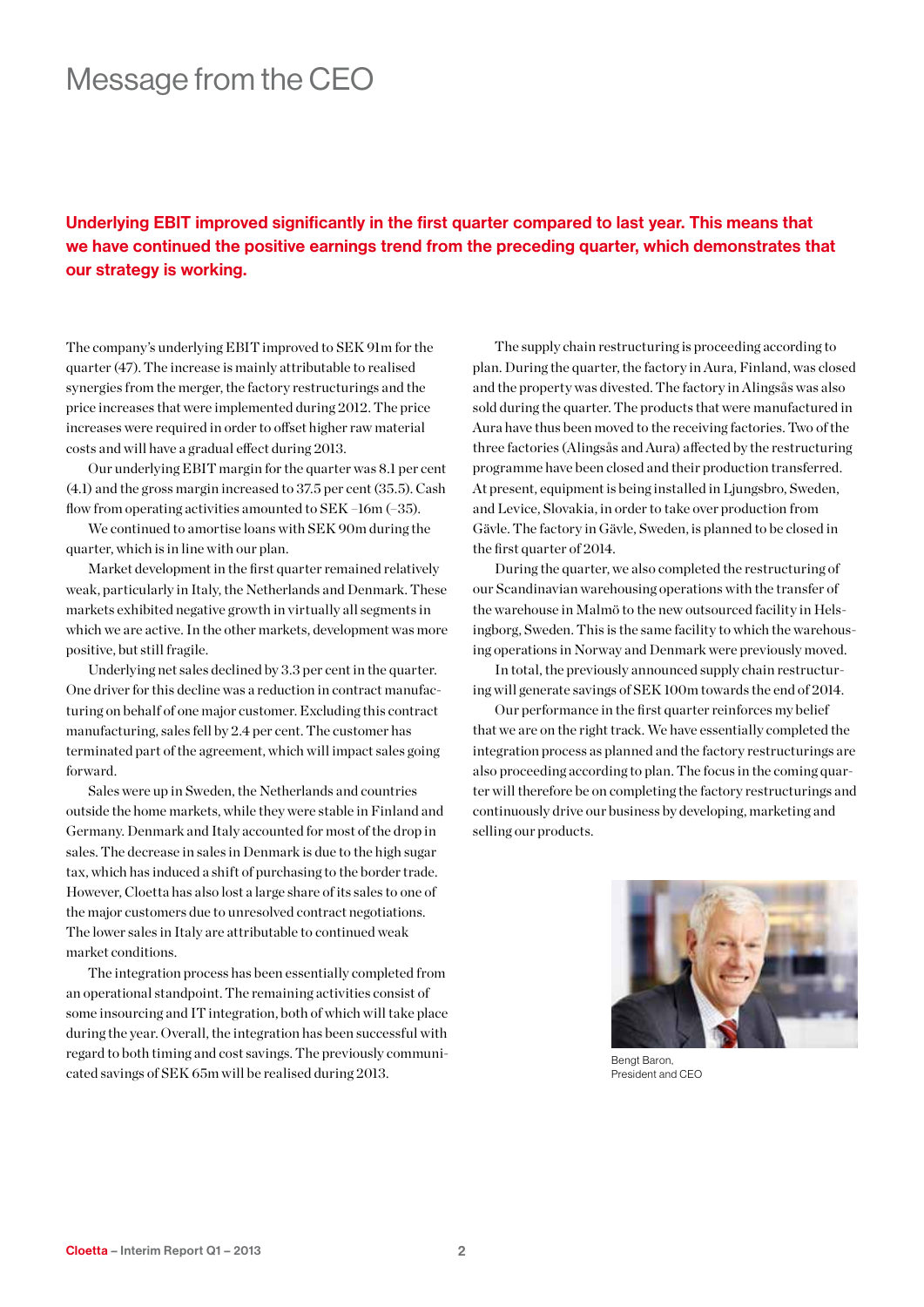### Financial overview

### THE FINANCIAL YEAR

This interim report includes the consolidated financial statements of the Cloetta Group for the period from 1 January to 31 March 2013. Since Cloetta's acquisition of LEAF is accounted for as a reverse acquisition, the consolidated comparable figures up to 15 February 2012 are those for Cloetta Holland B.V. (formerly known as LEAF Holland B.V.). The consolidated comparable figures from 16 February 2012 onwards are those for both Cloetta Holland B.V. (formerly known as LEAF Holland B.V.) and the former Cloetta Group. For this reason, the comparative figures for the period are not entirely comparable. The comparable figures for the Parent Company are those for the legal acquirer, i.e. Cloetta AB. For the Parent Company, this interim report covers the period from 1 January to 31 March 2013 in accordance with the Parent Company's financial year.

### FIRST QUARTER DEVELOPMENTS

#### Acquisitions and divestments

In the first quarter the factories in Aura, Finland, and Alingsås, Sweden, were sold. Three properties and a building were sold in Ljungsbro, Sweden.

#### Net sales

Net sales for the first quarter rose by SEK 43m to SEK 1,127m (1,084) compared to the same period of last year. The increase in net sales is attributable to the merger between Cloetta and LEAF, which took place on 16 February 2012. Underlying net sales declined by 3.3 per cent.

Sales were up in Sweden, the Netherlands and countries outside the home markets, while they were stable in Finland and Germany. Denmark and Italy accounted for most of the drop in sales. The decrease in sales in Denmark is due to the high sugar tax, which has induced a shift of purchasing to the border trade. However, Cloetta has also lost a large share of its sales to one of the major customers due to unresolved contract negotiations. The lower sales in Italy are attributable to persistently weak market conditions.

| Changes in net sales, %   | <b>Jan-Mar 2013</b> |
|---------------------------|---------------------|
| Changes in exchange rates | $-2.3$              |
| Structural changes        | 9.6                 |
| Organic growth            | $-3.3$              |
| Total                     | 4.0                 |

### Gross profit

Gross profit amounted to SEK 422m (386), which is equal to a gross margin of 37.5 per cent (35.5).

#### Operating profit

Operating profit was SEK 58m (6). The increase is attributable to lower items affecting comparability, synergies from the merger, factory restructurings and price increases implemented during 2012.

#### Underlying EBIT

Underlying EBIT amounted to SEK 91m (47). The increase is driven by synergies from the merger, factory restructurings and price increases.

#### Items affecting comparability

Operating profit for the first quarter includes total items affecting comparability of SEK –33m (–53). These consist of costs for the merger between Cloetta and LEAF and factory restructurings.

#### Net financial items

Net financial items for the quarter amounted to SEK –9m (–118). The improvement is mainly a result of lower interest expenses on loans from former shareholders in LEAF. These loans were converted into equity on 15 February 2012, for which reason no interest arose in the first quarter of 2013. Total interest on these loans in the first quarter of last year amounted to SEK –56m. In addition to the impact of the lower interest expenses, net financial items were positively affected by exchange differences on borrowings and cash in an amount of SEK 37m (4). The positive effect was also caused by lower amortisation of financing costs in an amount of SEK –5m (–25).

#### Profit for the period

Profit for the period was SEK 36m (–119), which is equal to basic and diluted earnings per share of SEK 0.12 (–0.49). Income tax for the period was SEK –13m (–7).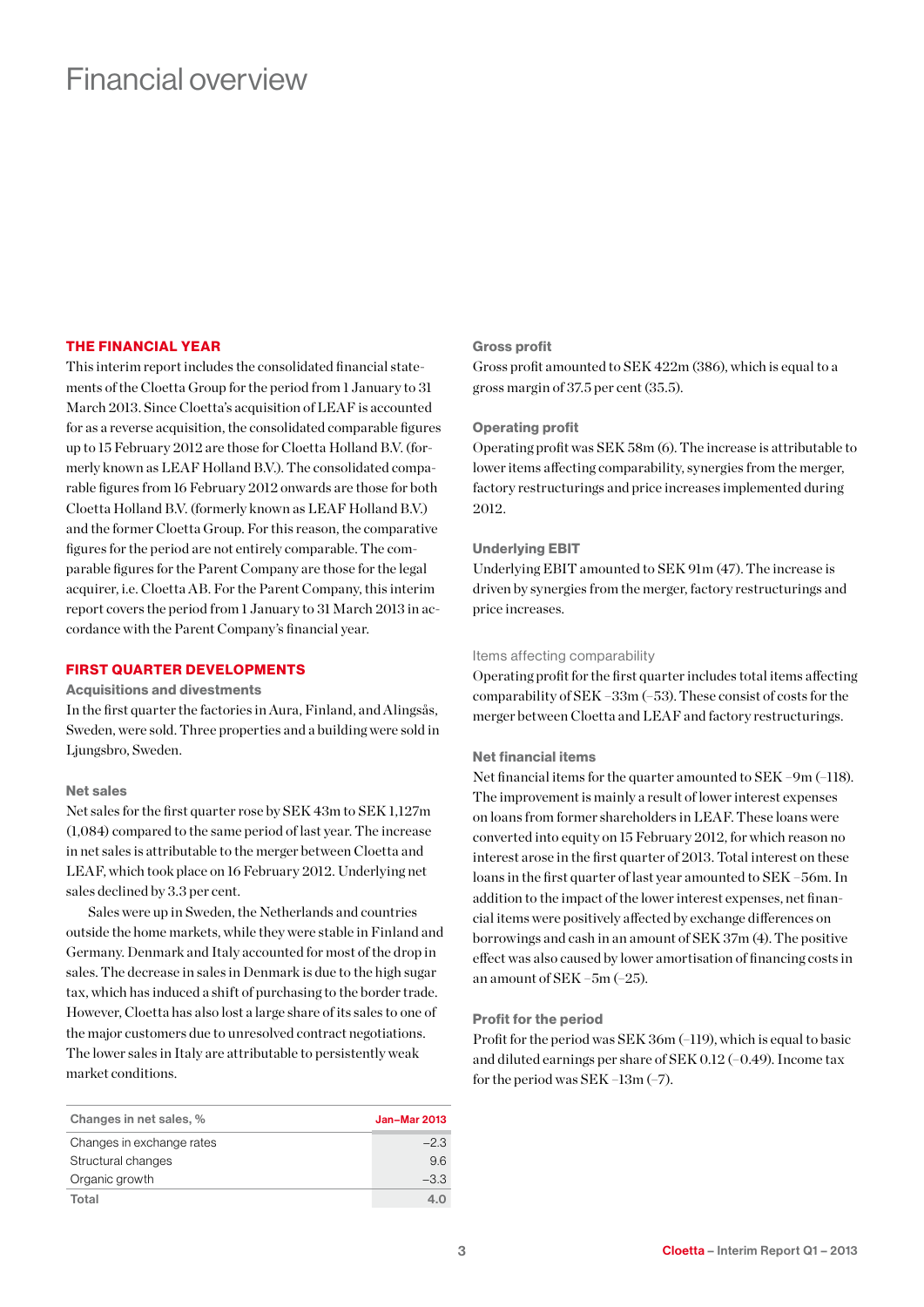### CASH FLOW FROM OPERATING AND INVESTING ACTIVITIES

Cash flow for the first quarter

Cash flow from operating activities for the first quarter totalled SEK –16m (–35). The improvement is explained by the positive impact of the operating profit of SEK 52m and was further strengthened by lower interest expenses amounting to SEK 26m. This was partly offset by lower cash flows from changes in working capital, which decreased from SEK 10m last year to SEK –36m this quarter, and other cash flows from operating activities, which decreased by SEK 13m. Cash flow from operating and investing activities for the first quarter totalled SEK –39m (40).

### Working capital

Cash flow from changes in working capital was SEK –36m (10). The decrease is mainly due to lower cash flows resulting from the effects of a higher inventory level consisting of building safety stocks related to the closure of the Aura plant during the first quarter, which was partly offset by an increase in cash flows from trade and other receivables and a decrease in a cash flows from trade and other payables.

### Investments

Cash flow from investing activities was SEK –23m (75). The increased spending on investing activities is attributable to property, plant and equipment for an amount of SEK 21m related to the factory restructuring. This was partly offset by higher cash inflows from disposed assets. Cash flow from the merger in the first quarter 2012 resulted in a one-time cash inflow of net SEK 99m.

### FINANCIAL POSITION

Consolidated equity at 31 March 2013 amounted to SEK 3,283m (2,425), which is equal to SEK 11.4 per share (11.0). Net debt at 31 March 2013 was SEK 3,019m (4,277).

Non-current borrowings totalled SEK 2,380m (2,162) and consisted of SEK 2,428m (2,192) in gross loans from credit institutions and SEK –48m (–30) in capitalised financing costs. Total current borrowings amounted to SEK 888m (2,352) and consisted mainly of SEK 360m (442) in gross loans from credit institutions, SEK –19m (–7) in capitalised financing costs, SEK 542m (480) in a credit overdraft facility, SEK 0m (27) in interest payable and a vendor note loan of SEK 0m (1,410).

The short-term gross loans from credit institutions consist of a short-term repayment obligation for the remainder of 2013 and the first quarter of 2014.

| <b>SEKm</b>                      |        | 31 Mar 2013 31 Mar 2012 <sup>1</sup> 31 Dec 2012 |        |
|----------------------------------|--------|--------------------------------------------------|--------|
| Gross non-current borrowings     | 2.428  | 2.192                                            | 2,571  |
| Gross current borrowings         | 360    | 442                                              | 360    |
| Credit overdraft facility        | 542    | 480                                              | 406    |
| Derivative financial instruments | 15     | 21                                               | 24     |
| Vendor Ioan note                 |        | 1,410                                            |        |
| Interest payable                 |        | 27                                               |        |
| Gross debt                       | 3,345  | 4,572                                            | 3,362  |
| Cash and cash equivalents        | $-326$ | $-295$                                           | $-306$ |
| Net debt                         | 3.019  | 4,277                                            | 3.056  |

1 Adjusted for capitalised financing cost

Cash and cash equivalents at 31 March 2013, excluding long-term unutilised overdraft facilities, amounted to SEK 326m (295).

In addition to the above financing, Cloetta has unutilised overdraft facilities for a total of SEK 168m (50).

### OTHER DISCLOSURES

#### **Restructuring**

In 2012, decisions were made to close the factories in Aura, Finland, and in Alingsås and Gävle, Sweden, in order to eliminate excess capacity in the Group's production structure. A decision was also made to rationalise warehousing operations in Scandinavia. The factories in Alingsås, Sweden, and Aura, Finland, were closed at the end of 2012 and the beginning of 2013, respectively. The rationalisation of warehousing operations in Scandinavia was completed in early 2013.



Underlying EBIT





Q1 Q2 Q3 Q4

**2013** 2012

–50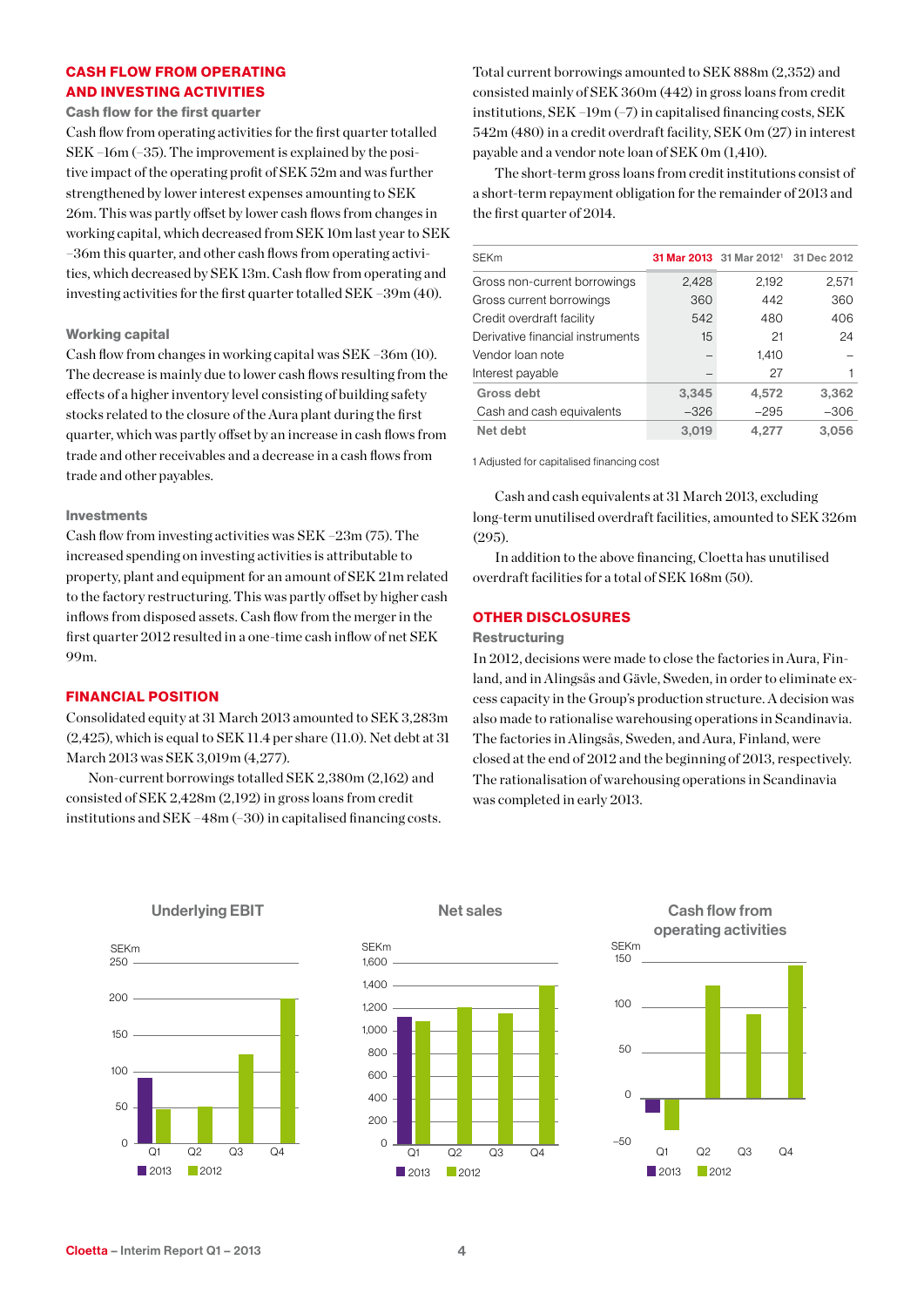The factory closures will give rise to non-recurring costs of SEK 320–370m and are expected to generate annual savings of approximately SEK 100m at the EBITDA level towards the end  $of 2014$ 

### Seasonal variations

Cloetta's sales and operating profit are subject to some seasonal variations. Sales in the first and second quarters are affected by the Easter holiday, depending on in which quarter it occurs. Limited seasonal variation due to Easter holiday when comparing 2013 with 2012. In the fourth quarter, the seasonal variations are primarily related to the sale of products in Sweden and Italy in connection with the holiday season.

### Employees

The average number of employees during the quarter was 2,410 (2,518). The decrease is due to the merger, restructuring and closures of the Alingsås and Aura plants.

### Events after the balance sheet date

After the end of the reporting period, no significant events have taken place that could affect the company's operations.

### Annual General Meeting

The Annual General Meeting (AGM) was held on Thursday, 11 April 2013, at Hotel Rival, Mariatorget 3 in Stockholm. The Board of Directors and the Chairman were re-elected. One new Board member, Lilian Fossum Biner, was elected.

### Dividend

The AGM resolved that no dividend would be paid. The resolution was in line with board proposal.

Amendments to the Articles of Association The AGM also approved the Board´s proposed amendments to the Articles of Association, including removal of the class C shares. An amendment was also made so that if a holder of class A shares requests that the company convert the shareholder´s class A shares to class B shares, such conversion shall take place with no possibility for the other holders of class A shares to exchange class B shares for class A shares.

Introduction of a long-term share-based incentive plan The AGM approved the Board's proposal regarding the introduction of a long-term share-based incentive plan (LTI 2013). LTI 2013 covers approximately 68 employees, consisting of the group management team and other key employees. To participate in LTI 2013, a personal shareholding in Cloetta is required. Following a defined vesting period, the participants will be allocated class B shares in Cloetta free of charge provided that certain conditions are fulfilled. In order for so-called matching share rights to entitle the participant to class B shares in Cloetta, continued employment with Cloetta is required and the personal shareholding in Cloetta must be continuously maintained. In addition, allocation of class B shares on the basis of performance share rights requires the attainment of two performance targets, one of which is related to Cloetta's EBITA and the other to Cloetta's net sales value. The maximum number of class B shares in Cloetta which may be allocated under LTI 2013 shall be limited to 1,920,000 (subject to possible recalculation), representing approximately 0.7 per cent of the outstanding shares and 0.5 per cent of the outstanding votes.

### Cash flow from operating and investing activities

|                                                                                       | <b>First quarter</b> | <b>Full year</b>          |                     |
|---------------------------------------------------------------------------------------|----------------------|---------------------------|---------------------|
| <b>SEKm</b>                                                                           | <b>Jan-Mar 2013</b>  | Jan-Mar 2012 <sup>1</sup> | <b>Jan-Dec 2012</b> |
| Cash flow from operating activities before changes in working capital                 | 20                   | $-45$                     | 156                 |
| Cash flow from changes in working capital                                             | $-36$                | 10                        | 174                 |
| Cash flow from operating activities                                                   | $-16$                | $-35$                     | 330                 |
| Cash flows from investments in property, plant and equipment<br>and intangible assets | $-54$                | $-43$                     | $-269$              |
| Other cash flow from investing activities                                             | 31                   | 118                       | $-1.237$            |
| Cash flow from investing activities                                                   | $-23$                | 75                        | $-1,506$            |
| Cash flow from operating and investing activities                                     | $-39$                | 40                        | $-1,176$            |

1 The cash flow statements for Q1 2012 has been restated after the final purchase price allocation.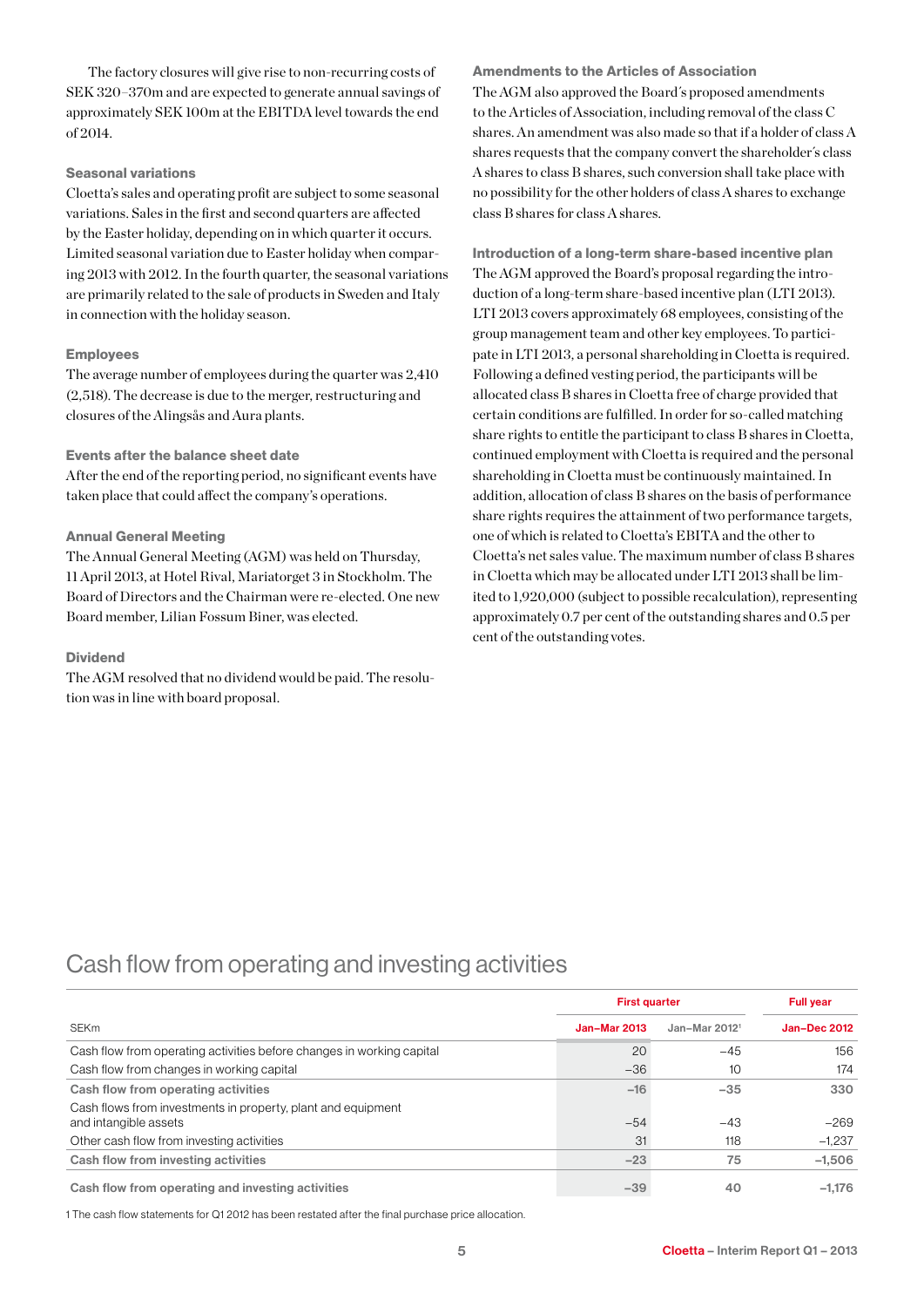The Board of Directors hereby gives its assurance that the interim report provides a true and fair view of the business activities, financial position and results of operations of the Group and the Parent Company, and describes the significant risks and uncertainties to which the Parent Company and the Group companies are exposed.

> Stockholm, 29 April 2013 Cloetta AB (publ)

The Board of Directors

*The information in this interim report has not been reviewed by the company's auditors.*

### Selection of key product launches during Q1

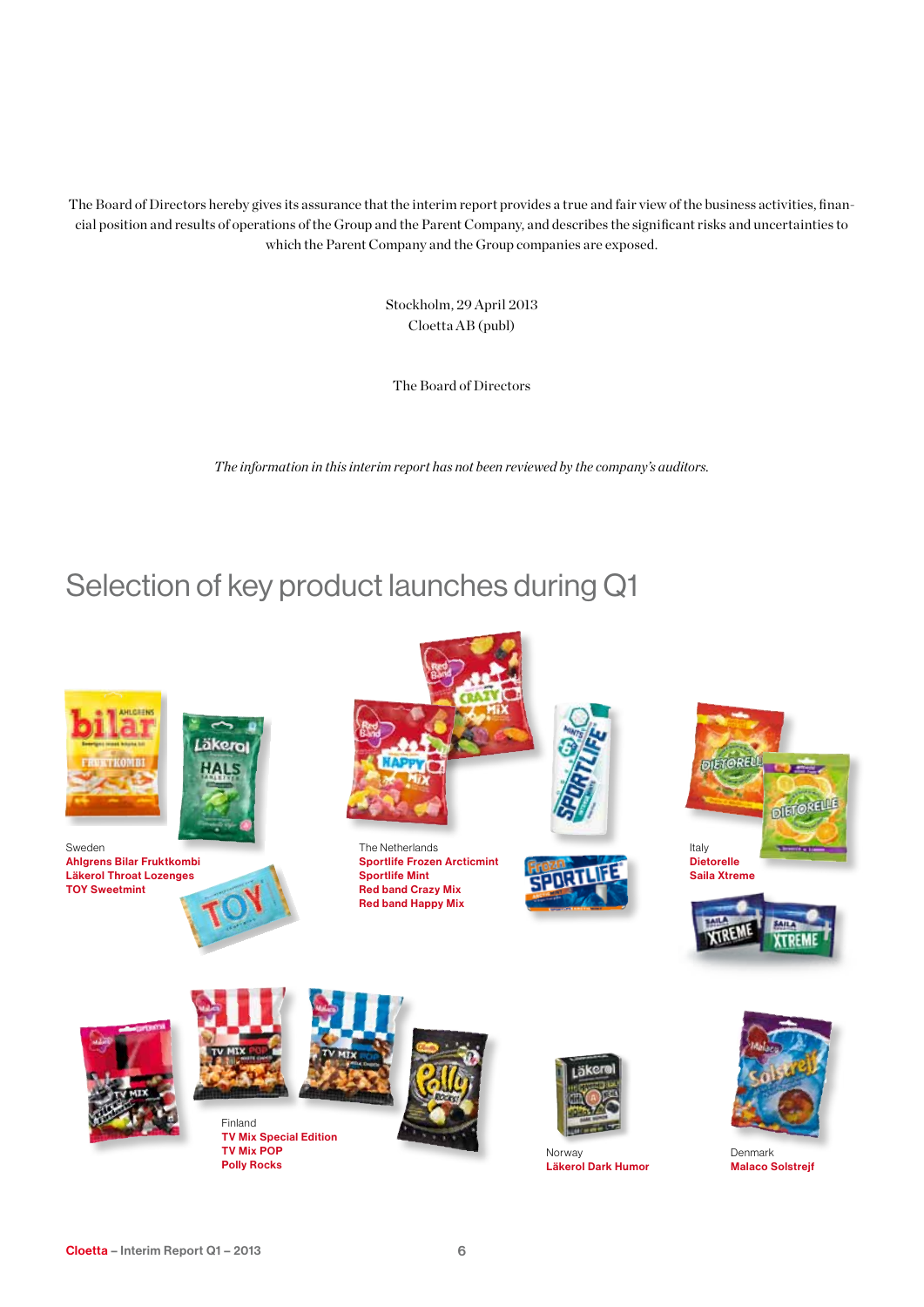# Financial statements (in summary)

Consolidated profit and loss account

|                                                                                            |                     | <b>First quarter</b><br><b>Rolling 12</b> |                              | <b>Full year</b> |
|--------------------------------------------------------------------------------------------|---------------------|-------------------------------------------|------------------------------|------------------|
| <b>SEKm</b>                                                                                | <b>Jan-Mar 2013</b> | Jan-Mar 2012                              | Apr 2012-<br><b>Mar 2013</b> | Jan-Dec 2012     |
| Net sales                                                                                  | 1,127               | 1,084                                     | 4,902                        | 4,859            |
| Cost of goods sold                                                                         | $-705$              | $-698$                                    | $-3,164$                     | $-3,157$         |
| <b>Gross profit</b>                                                                        | 422                 | 386                                       | 1,738                        | 1,702            |
| Other operating income                                                                     | $\overline{7}$      |                                           | 20                           | 13               |
| Selling expenses                                                                           | $-206$              | $-222$                                    | $-872$                       | $-888$           |
| General and administrative expenses                                                        | $-165$              | $-158$                                    | $-709$                       | $-702$           |
| <b>Operating profit</b>                                                                    | 58                  | 6                                         | 177                          | 125              |
| Exchange gains/losses on borrowings and cash and cash equivalents in<br>foreign currencies | 37                  | 4                                         | 53                           | 20               |
| Other financial income                                                                     | 9                   | $\overline{c}$                            | 12                           | 5                |
| Other financial expenses                                                                   | $-55$               | $-124$                                    | $-221$                       | $-290$           |
| Net financial items                                                                        | $-9$                | $-118$                                    | $-156$                       | $-265$           |
| Profit/loss before tax                                                                     | 49                  | $-112$                                    | 21                           | $-140$           |
| Income tax expense                                                                         | $-13$               | $-7$                                      | 61                           | 67               |
| Profit/loss for the period                                                                 | 36                  | $-119$                                    | 82                           | $-73$            |
| Profit/loss for the period attributable to:                                                |                     |                                           |                              |                  |
| <b>Owners of the Parent Company</b>                                                        | 36                  | $-119$                                    | 82                           | $-73$            |
| Earnings per share, SEK                                                                    |                     |                                           |                              |                  |
| Basic and diluted <sup>1,2</sup>                                                           | 0.12                | $-0.49$                                   | 0.28                         | $-0.26$          |
| Number of shares at end of period <sup>2</sup>                                             | 288,619,299         | 220,681,378                               | 288,619,299                  | 288,619,299      |
| Average numbers of shares <sup>2</sup>                                                     | 288,619,299         | 241,382,746                               | 287,872,729                  | 276,132,021      |

1 Comparative earnings per share are not fully representative for the current group due to rights issue carried out in the second quarter of 2012. 2 The number of shares for the comparative figures has been restated for the rights issue.

# Consolidated statement of comprehensive income

|                                                                                              | <b>First quarter</b> | <b>Full year</b> |                     |
|----------------------------------------------------------------------------------------------|----------------------|------------------|---------------------|
| <b>SEKm</b>                                                                                  | <b>Jan-Mar 2013</b>  | Jan-Mar 2012     | <b>Jan-Dec 2012</b> |
| Profit/loss for the period                                                                   | 36                   | $-119$           | $-73$               |
| Other comprehensive income                                                                   |                      |                  |                     |
| Remeasurement of defined benefit pension plans                                               | 37                   | $\Omega$         | $-100$              |
| Income tax on remeasurement of defined benefit pension plans                                 | $-8$                 | $\Omega$         | 30                  |
| Items that cannot be reclassified to profit or loss for the period                           | 29                   | $\Omega$         | $-70$               |
| Currency translation differences                                                             | $-108$               | 29               | $-68$               |
| Income tax on currency translation differences                                               |                      |                  |                     |
| Items that have been reclassified<br>or can be reclassified to profit or loss for the period | $-108$               | 29               | $-68$               |
| Total other comprehensive income                                                             | $-79$                | 29               | $-138$              |
| Total comprehensive income, net of tax                                                       | $-43$                | $-90$            | $-211$              |
| Total comprehensive income for the period attributable to:                                   |                      |                  |                     |
| Owners of the Parent Company                                                                 | $-43$                | $-90$            | $-211$              |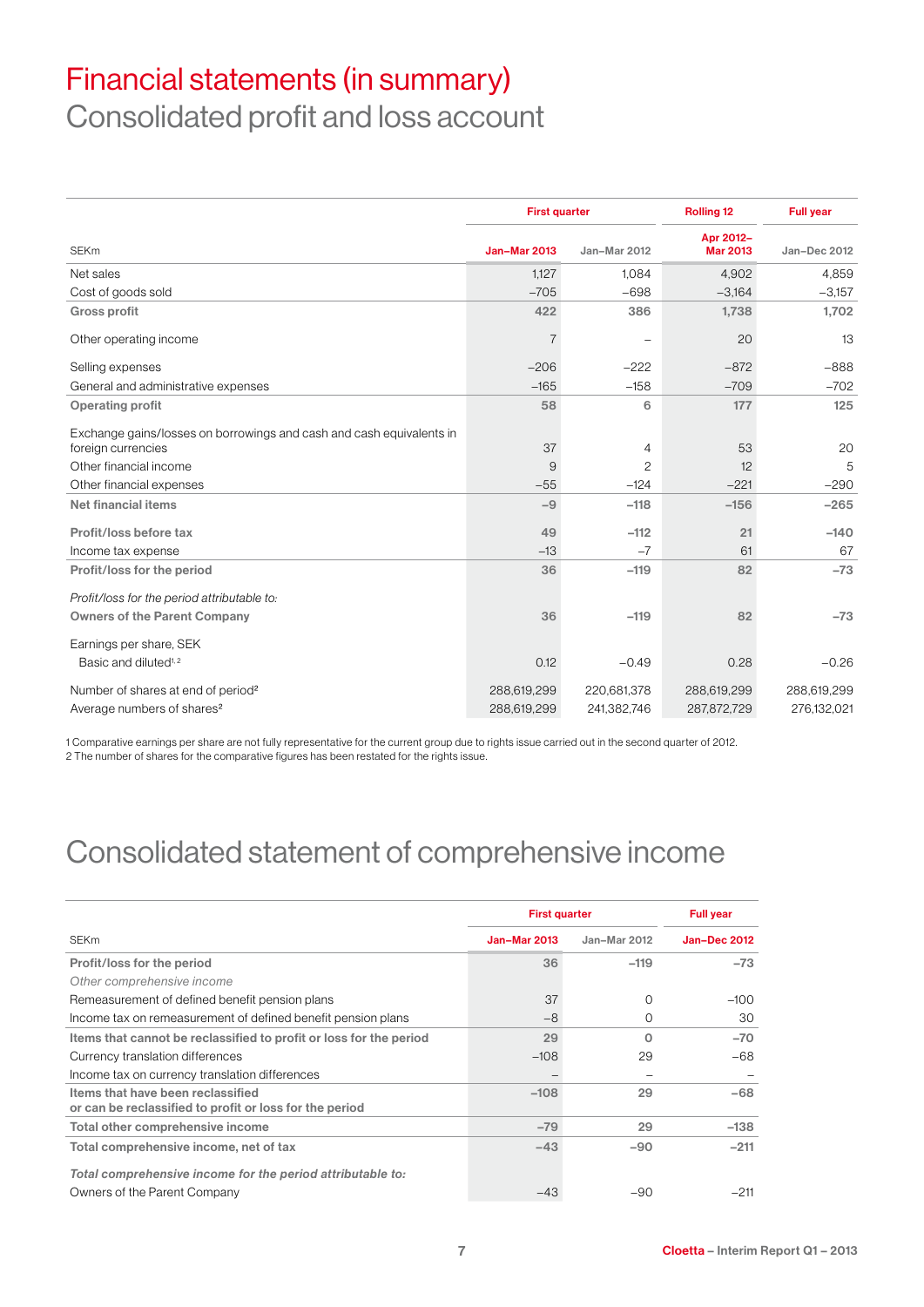### Items affecting comparability

|                                                                 | <b>First quarter</b> |                          | <b>Rolling 12</b>            | Full year <sup>2</sup> |  |
|-----------------------------------------------------------------|----------------------|--------------------------|------------------------------|------------------------|--|
| <b>SEKm</b>                                                     | <b>Jan-Mar 2013</b>  | Jan-Mar 2012             | Apr 2012-<br><b>Mar 2013</b> | Jan-Dec 2012           |  |
| Restructuring <sup>1</sup>                                      | $-33$                | $-18$                    | $-287$                       | $-272$                 |  |
| Other                                                           |                      | $-35$                    | $-2$                         | $-37$                  |  |
| Total                                                           | $-33$                | $-53$                    | $-289$                       | $-309$                 |  |
| Corresponding line in the Consolidated profit and loss account: |                      |                          |                              |                        |  |
| Net sales                                                       |                      | $\overline{\phantom{0}}$ | $-1$                         | $-1$                   |  |
| Cost of goods sold                                              | $-11$                | $-15$                    | $-117$                       | $-121$                 |  |
| Other operating income                                          |                      | $\overline{\phantom{0}}$ | 20                           | 13                     |  |
| Selling expenses                                                |                      |                          | $-13$                        | $-13$                  |  |
| General and administrative expenses                             | $-29$                | $-38$                    | $-178$                       | $-187$                 |  |
| Total                                                           | $-33$                | $-53$                    | $-289$                       | $-309$                 |  |

1 As of 2013 factory restructuring and integration will be combined.

2 Includes non-cash capital losses on the divestments of the distribution business in Belgium and Denmark Ejendomsselkab amounting to SEK 47m.

### Consolidated balance sheet

| <b>SEKm</b>                          | 31 Mar 2013    | 31 Mar 2012 <sup>1</sup> | 31 Dec 2012 |
|--------------------------------------|----------------|--------------------------|-------------|
| Intangible assets                    | 4,994          | 5,051                    | 5,099       |
| Property, plant and equipment        | 1,589          | 1.694                    | 1,611       |
| Deferred tax asset                   | 44             | 421                      | 473         |
| Derivative financial instruments     | $\overline{O}$ | ÷                        |             |
| Other financial assets               | 86             | 90                       | 88          |
| <b>Total non-current assets</b>      | 6,713          | 7,256                    | 7,271       |
|                                      |                |                          |             |
| Inventories                          | 799            | 725                      | 773         |
| Current receivables etc              | 747            | 962                      | 955         |
| Cash and cash equivalents            | 326            | 295                      | 306         |
| <b>Total current assets</b>          | 1,872          | 1,982                    | 2,034       |
| Assets held for sale                 | 20             | 41                       | 35          |
| <b>TOTAL ASSETS</b>                  | 8,605          | 9,279                    | 9,340       |
|                                      |                |                          |             |
| <b>Equity</b>                        | 3,283          | 2,425                    | 3,326       |
|                                      |                |                          |             |
| <b>Borrowings</b>                    | 2,380          | 2,162                    | 2,516       |
| Deferred tax liability               | 409            | 826                      | 824         |
| Derivative financial instruments     | $\mathbf 0$    | 8                        | 3           |
| Provisions                           | 423            | 333                      | 463         |
| <b>Total non-current liabilities</b> | 3,212          | 3,329                    | 3,806       |
|                                      |                |                          |             |
| <b>Borrowings</b>                    | 888            | 2.352                    | 747         |
| Derivative financial instruments     | 15             | 12                       | 21          |
| <b>Current liabilities</b>           | 1,162          | 1,135                    | 1,361       |
| Provisions                           | 45             | 26                       | 79          |
| <b>Total current liabilities</b>     | 2,110          | 3,525                    | 2,208       |
| <b>TOTAL EQUITY AND LIABILITIES</b>  | 8,605          | 9,279                    | 9,340       |

1 The comparative figures have been adjusted for the impact of the early adoption of IAS19R. Reference is made to page 15 for a presentation of restate effects.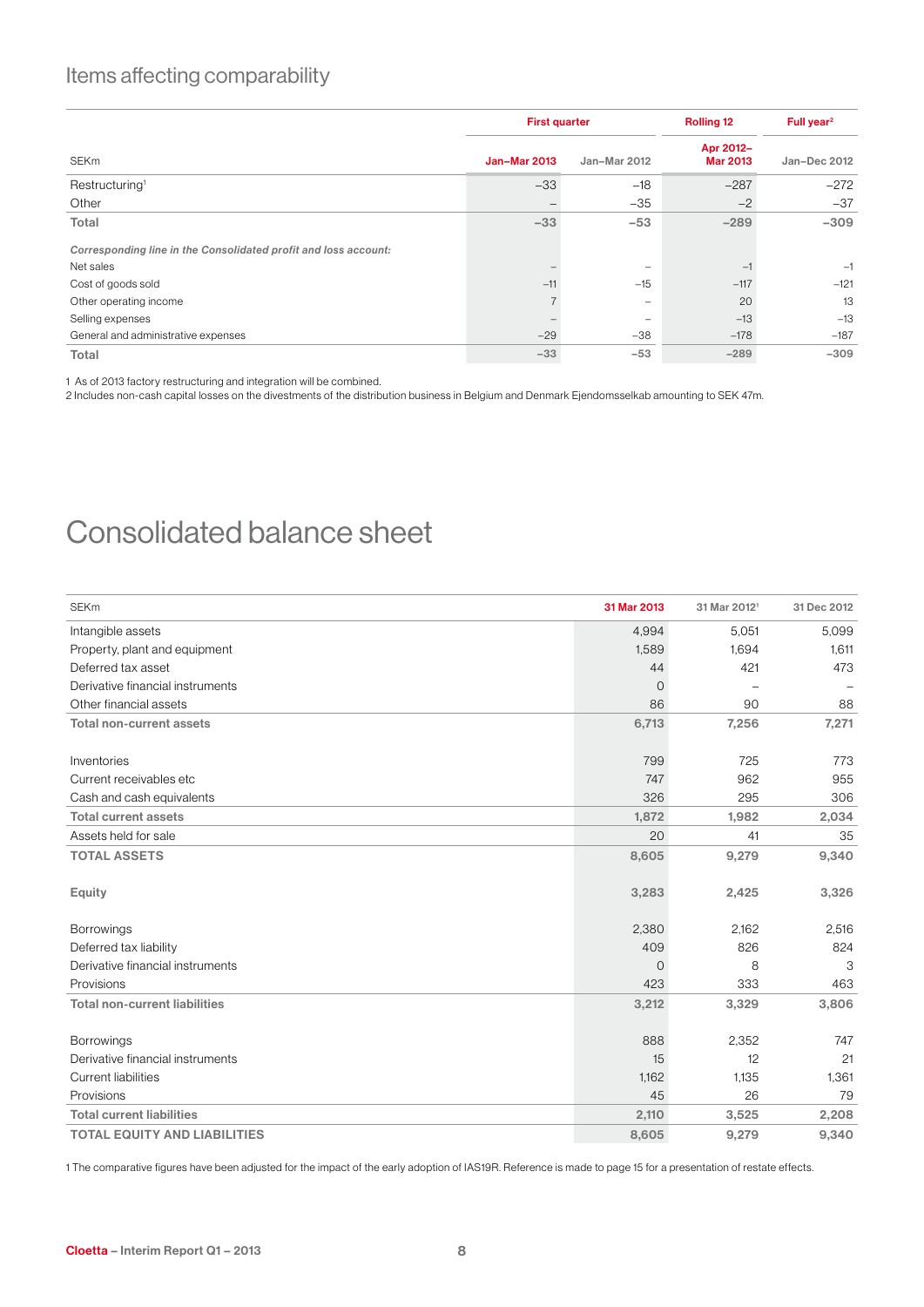# Consolidated statement of changes in equity

|                                                                                 | <b>First quarter</b> | <b>Full year</b>          |              |
|---------------------------------------------------------------------------------|----------------------|---------------------------|--------------|
| <b>SEKm</b>                                                                     | <b>Jan-Mar 2013</b>  | Jan-Mar 2012 <sup>2</sup> | Jan-Dec 2012 |
| Equity at beginning of period                                                   | 3,326                | $-385$                    | $-385$       |
|                                                                                 |                      |                           |              |
| Profit/loss for the period                                                      | 36                   | $-119$                    | $-73$        |
| Other comprehensive income                                                      | $-79$                | 29                        | $-138$       |
| <b>Total comprehensive income</b>                                               | $-43$                | $-90$                     | $-211$       |
|                                                                                 |                      |                           |              |
| <b>Transactions with owners</b>                                                 |                      |                           |              |
| Capital contribution                                                            |                      |                           |              |
| - Loan conversion                                                               |                      | 3,441                     | 3,441        |
| - Contingent capital contribution to cover tax exposure                         |                      | 81                        | 81           |
| Business combinations <sup>1</sup>                                              |                      | $-667$                    | $-667$       |
| Convertible debenture loan                                                      |                      | 10                        | 10           |
| Rights issue                                                                    |                      | 35                        | 1.057        |
| <b>Total transactions with owners</b>                                           |                      | 2,900                     | 3,922        |
| Equity at end of period                                                         | 3,283                | 2,425                     | 3,326        |
| <sup>1</sup> The amount reported for business combinations in 2012 consists of: |                      |                           |              |
| - The assessed value of the acquired Cloetta company                            |                      | 833                       |              |
| - The issue in kind of class C shares (see change in equity of Parent Company)  |                      | 2,556                     |              |
| - The hypothetical repurchase of shares (reverse acquisition)                   |                      | $-4,056$                  |              |
|                                                                                 |                      | $-667$                    |              |

2 The comparative figures have been adjusted for the impact of the early adoption of IAS19R. Reference is made to page 15 for a presentation of restate effects.

# Consolidated cash flow statement

|                                                                       |                     | <b>First quarter</b>      |                     |  |  |
|-----------------------------------------------------------------------|---------------------|---------------------------|---------------------|--|--|
| <b>SEKm</b>                                                           | <b>Jan-Mar 2013</b> | Jan-Mar 2012 <sup>1</sup> | <b>Jan-Dec 2012</b> |  |  |
| Cash flow from operating activities before changes in working capital | 20                  | $-45$                     | 156                 |  |  |
| Cash flow from changes in working capital                             | $-36$               | 10                        | 174                 |  |  |
| Cash flow from operating activities                                   | $-16$               | $-35$                     | 330                 |  |  |
| Cash flows from investments in property, plant                        |                     |                           |                     |  |  |
| and equipment and intangible assets                                   | $-54$               | $-43$                     | $-269$              |  |  |
| Other cash flow from investing activities                             | 31                  | 118                       | $-1,237$            |  |  |
| Cash flow from investing activities                                   | $-23$               | 75                        | $-1,506$            |  |  |
| Cash flow from operating and investing activities                     | $-39$               | 40                        | $-1,176$            |  |  |
| Cash flow from financing activities                                   | 59                  | 152                       | 1,412               |  |  |
| Cash flow for the period                                              | 20                  | 192                       | 236                 |  |  |
| Cash and cash equivalents at beginning of period                      | 306                 | 97                        | 97                  |  |  |
| Cash flow for the period                                              | 20                  | 192                       | 236                 |  |  |
| Exchange gains/losses on cash and cash equivalents                    | $\overline{O}$      | 6                         | $-27$               |  |  |
| Cash and cash equivalents at end of period                            | 326                 | 295                       | 306                 |  |  |

1 The cash flow statements for Q1 2012 has been restated after the final purchase price allocation.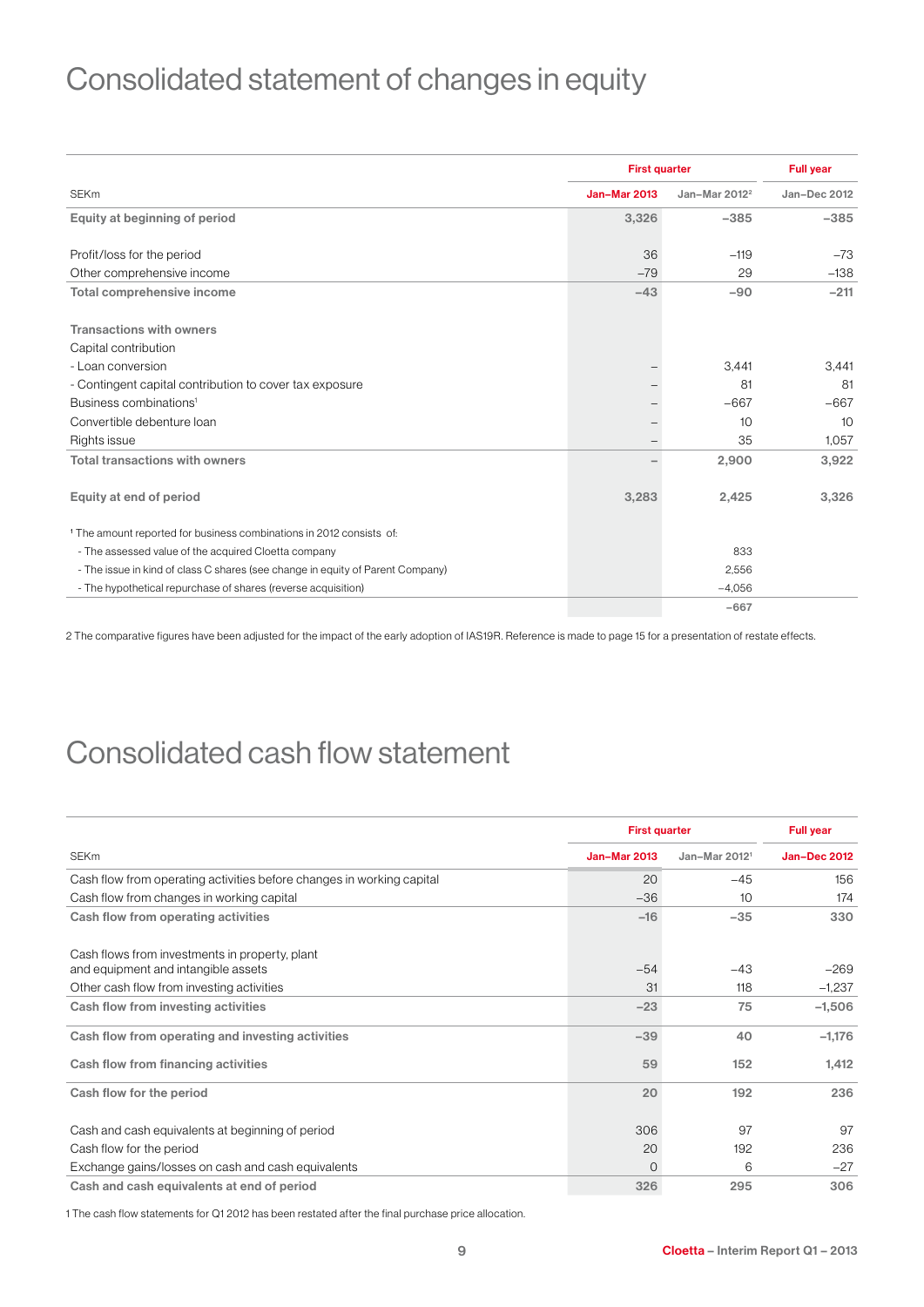# Key figures

|                                                   |                     | <b>First quarter</b> |                     |  |  |
|---------------------------------------------------|---------------------|----------------------|---------------------|--|--|
| <b>SEKm</b>                                       | <b>Jan-Mar 2013</b> | Jan-Mar 2012         | <b>Jan-Dec 2012</b> |  |  |
| Profit                                            |                     |                      |                     |  |  |
| Net sales                                         | 1,127               | 1,084                | 4,859               |  |  |
| Net sales, growth, %                              | 4.0                 | 3.9                  | 4.3                 |  |  |
| Underlying net sales, growth, %                   | $-3.3$              | $-1.8$               | $-4.1$              |  |  |
| Gross margin, %                                   | 37.5                | 35.5                 | 35.0                |  |  |
| Underlying EBITDA                                 | 134                 | 91                   | 597                 |  |  |
| Underlying EBITDA margin, %                       | 11.9                | 7.8                  | 12.3                |  |  |
| Depreciation                                      | $-43$               | $-35$                | $-167$              |  |  |
| Underlying EBIT                                   | 91                  | 47                   | 423                 |  |  |
| Underlying EBIT margin, %                         | 8.1                 | 4.1                  | 8.7                 |  |  |
| Amortisation                                      | $\mathsf{O}$        | $-1$                 | $-1$                |  |  |
| Items affecting comparability                     | $-33$               | $-53$                | $-309$              |  |  |
| Operating profit (EBIT)                           | 58                  | 6                    | 125                 |  |  |
| Operating profit margin (EBIT margin), %          | 5.2                 | 0.5                  | 2.6                 |  |  |
| Profit margin, %                                  | 4.4                 | $-10.4$              | $-2.9$              |  |  |
| <b>Financial position</b>                         |                     |                      |                     |  |  |
| Working capital <sup>1</sup>                      | 484                 | 638                  | 458                 |  |  |
| Capital expenditure                               | $-54$               | $-43$                | $-269$              |  |  |
| Net debt                                          | 3,019               | 4,277                | 3,056               |  |  |
| Capital employed <sup>2</sup>                     | 6,978               | 7,278                | 7,066               |  |  |
| Return on capital employed, % (Rolling 12 months) | 2.6                 | 4.0                  | 1.9                 |  |  |
| Equity/assets ratio, %                            | 38.2                | 26.4                 | 35.6                |  |  |
| Net debt/equity ratio, %                          | 92.1                | 175.0                | 91.9                |  |  |
| Return on equity, % (Rolling 12 months)           | 2.5                 | $-3.0$               | $-2.2$              |  |  |
| <b>Cash flow</b>                                  |                     |                      |                     |  |  |
| Cash flow from operating activities               | $-16$               | $-35$                | 330                 |  |  |
| Investments in non-current assets                 | $-23$               | 75                   | $-1,506$            |  |  |
| Cash flow after investments                       | $-39$               | 40                   | $-1,176$            |  |  |
| Cash conversion, %                                | 60.5                | 53.6                 | 54.9                |  |  |
| <b>Employees</b>                                  |                     |                      |                     |  |  |
| Average number of employees                       | 2,410               | 2,518                | 2,579               |  |  |

1 Adjusted for amended definition (see page 16). 2 Capital employed is restated.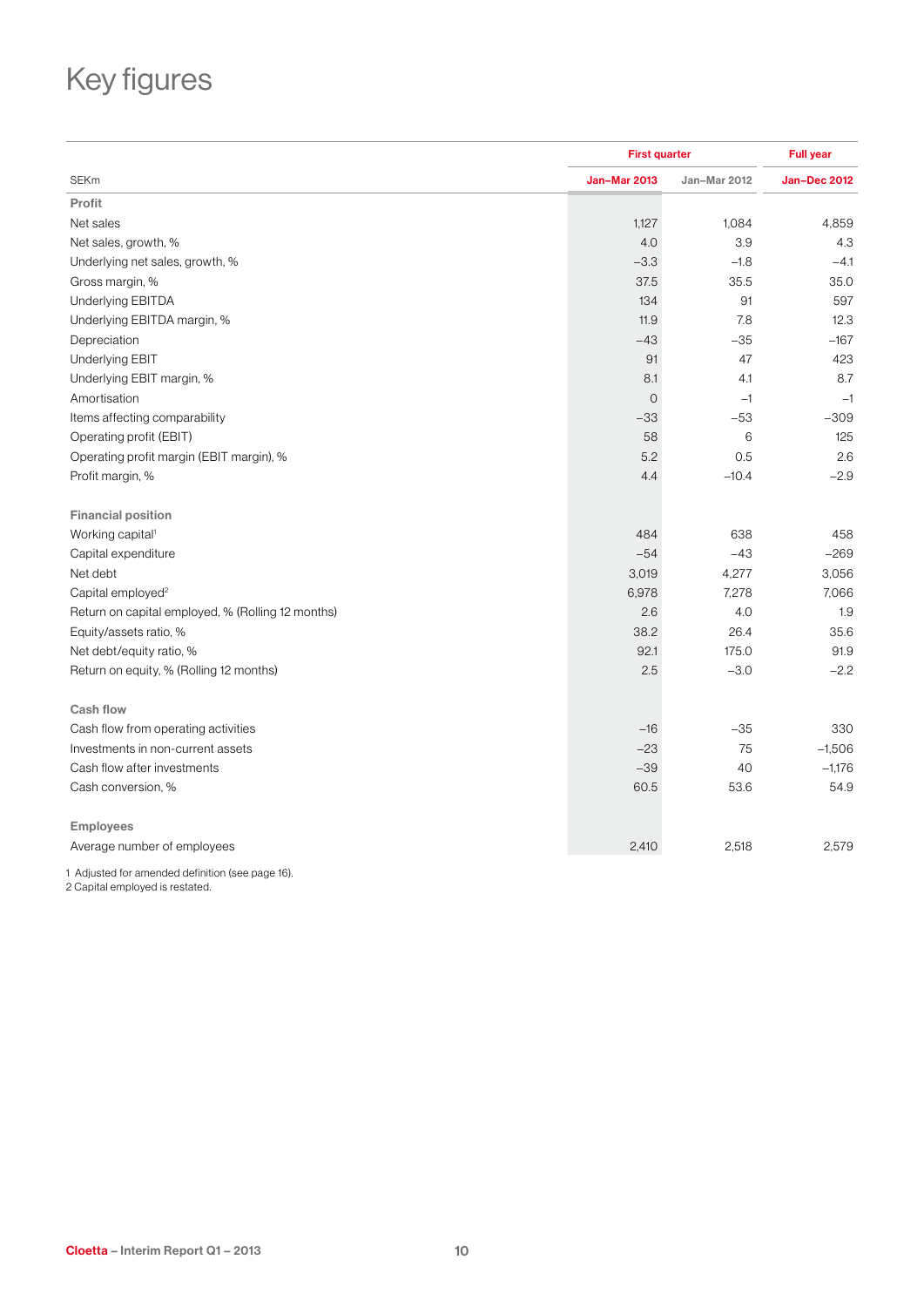# Quarterly data

| <b>SEKm</b>                                                                                   | Q1 2013        | Q4 2012        | Q3 2012        | Q2 2012      | Q1 2012        | Q4 2011 | Q3 2011 | Q2 2011        | Q1 2011 |
|-----------------------------------------------------------------------------------------------|----------------|----------------|----------------|--------------|----------------|---------|---------|----------------|---------|
| Profit and loss account                                                                       |                |                |                |              |                |         |         |                |         |
| Net sales                                                                                     | 1,127          | 1,404          | 1,159          | 1,212        | 1,084          | 1,371   | 1.124   | 1,120          | 1,043   |
| Cost of goods sold                                                                            | $-705$         | $-930$         | $-730$         | $-799$       | $-698$         | $-911$  | $-679$  | $-693$         | $-628$  |
| <b>Gross profit</b>                                                                           | 422            | 474            | 429            | 413          | 386            | 460     | 445     | 427            | 415     |
| Other operating income                                                                        | $\overline{7}$ | 9              | $\overline{4}$ |              |                | 1       |         |                |         |
| Selling expenses                                                                              | $-206$         | $-211$         | $-185$         | $-270$       | $-222$         | $-248$  | $-203$  | $-243$         | $-221$  |
| General and administrative expenses                                                           | $-165$         | $-190$         | $-158$         | $-196$       | $-158$         | $-129$  | $-113$  | $-110$         | $-121$  |
| <b>Operating profit/loss (EBIT)</b>                                                           | 58             | 82             | 90             | $-53$        | 6              | 84      | 129     | 74             | 73      |
| Exchange gains/losses on<br>borrowings and cash and cash<br>equivalents in foreign currencies | 37             | 39             | $-14$          | $-9$         | $\overline{4}$ | $-10$   | $-2$    | $-9$           | 9       |
| Other financial income                                                                        | 9              | $\overline{c}$ | $\Omega$       | $\mathbf{1}$ | $\overline{c}$ | 3       | 3       | $\overline{c}$ | 3       |
| Other financial expenses                                                                      | $-55$          | $-51$          | $-46$          | $-69$        | $-124$         | $-134$  | $-139$  | $-154$         | $-172$  |
| <b>Net financial items</b>                                                                    | $-9$           | $-10$          | $-60$          | $-77$        | $-118$         | $-141$  | $-138$  | $-161$         | $-160$  |
| Profit/loss before tax                                                                        | 49             | 72             | 30             | $-130$       | $-112$         | $-57$   | $-9$    | $-87$          | $-87$   |
| Income tax expense                                                                            | $-13$          | 83             | $-17$          | 8            | $-7$           | 181     | $-4$    | 23             | $-28$   |
| Profit/loss for the period                                                                    | 36             | 155            | 13             | $-122$       | $-119$         | 124     | $-13$   | $-64$          | $-115$  |
| Profit/loss for the period attributable to:                                                   |                |                |                |              |                |         |         |                |         |
| Owners of the Parent Company                                                                  | 36             | 155            | 13             | $-122$       | $-119$         | 124     | $-13$   | $-64$          | $-115$  |
| Underlying EBIT <sup>1</sup>                                                                  | 91             | 201            | 124            | 51           | 47             | 194     | 152     | 106            | 70      |

1 Restated at new constant exchange rate.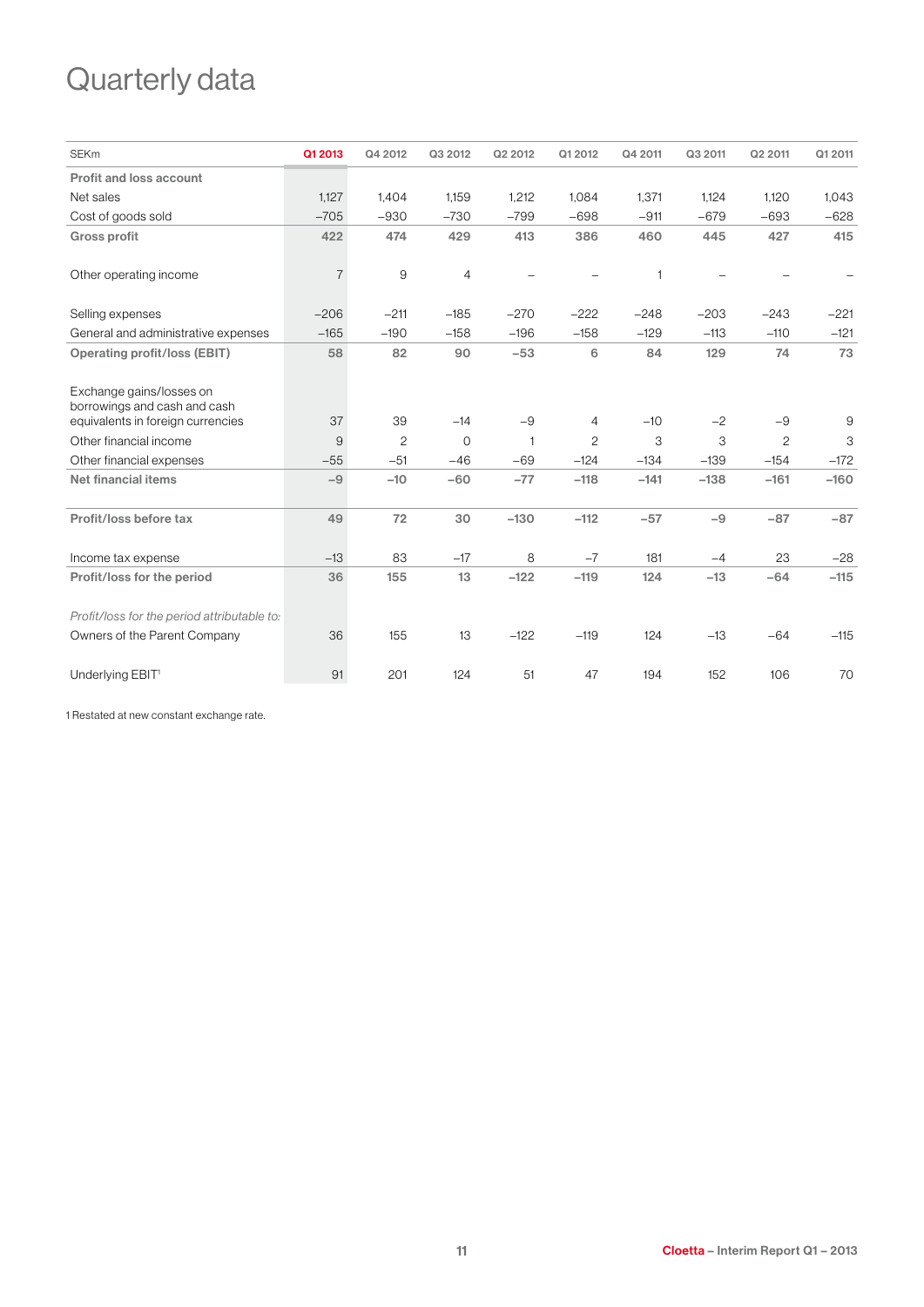# Parent Company

### Summary parent company profit and loss accounts

|                                     | <b>First quarter</b> |              |                   | <b>Full year</b>  |  |  |
|-------------------------------------|----------------------|--------------|-------------------|-------------------|--|--|
| <b>SEKm</b>                         | <b>Jan-Mar 2013</b>  | Jan-Mar 2012 | Sep 2011-Mar 2012 | Sep 2011-Dec 2012 |  |  |
| Net sales                           | 11                   | 13           | 21                | 72                |  |  |
| Cost of goods sold                  |                      | 0            | 0                 | $\circ$           |  |  |
| <b>Gross profit</b>                 | 11                   | 13           | 21                | 72                |  |  |
| Other operating income/expense      | 6                    | $-1$         | $-1$              | $-2$              |  |  |
| General and administrative expenses | $-31$                | $-21$        | $-30$             | $-110$            |  |  |
| <b>Operating profit/loss</b>        | $-14$                | $-9$         | $-10$             | $-40$             |  |  |
| Net financial items                 | $-8$                 | $-13$        | $-13$             | 38                |  |  |
| Profit/loss before tax              | $-22$                | $-22$        | $-23$             | $-2$              |  |  |
| Appropiations                       |                      |              |                   | $\overline{4}$    |  |  |
| Income tax expense                  | 5                    | 6            | 6                 | $-2$              |  |  |
| Profit/loss for the period          | $-17$                | $-16$        | $-17$             | $\circ$           |  |  |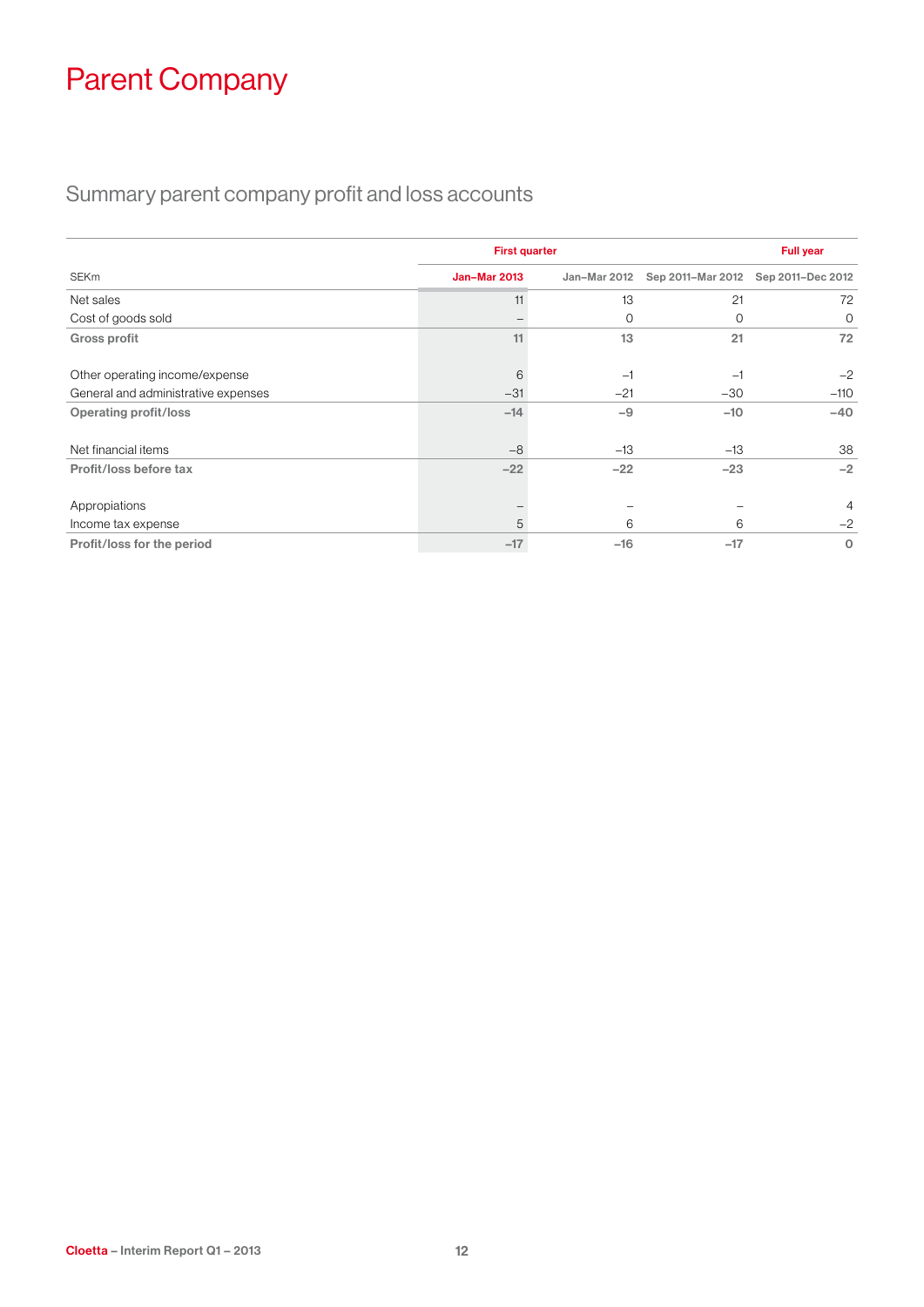### Summary parent company balance sheets

| <b>SEKm</b>                          | 31 Mar 2013 | 31 Mar 2012    | 31 Dec 2012 |
|--------------------------------------|-------------|----------------|-------------|
| <b>ASSETS</b>                        |             |                |             |
| Non-current asset                    | 4,629       | 4,632          | 4,633       |
| <b>Current assets</b>                | 92          | 89             | 156         |
| <b>TOTAL ASSETS</b>                  | 4,721       | 4,721          | 4,789       |
| <b>EQUITY AND LIABILITIES</b>        |             |                |             |
| Equity                               | 4,199       | 3,177          | 4,216       |
| Untaxed reserves                     |             | $\overline{4}$ |             |
| Non-current liabilities              |             |                |             |
| <b>Borrowings</b>                    | 287         |                | 343         |
| Provisions                           |             | $\mathbf{1}$   | $\mathbf 0$ |
| <b>Total non-current liabilities</b> | 287         | 1              | 343         |
| <b>Current liabilities</b>           |             |                |             |
| Borrowings                           | 216         |                | 214         |
| <b>Current liabilities</b>           | 19          | 1.539          | 16          |
| <b>Total current liabilities</b>     | 235         | 1,539          | 230         |
| <b>TOTAL EQUITY AND LIABILITIES</b>  | 4,721       | 4,721          | 4,789       |
| Pledged assets                       | 4,623       | 4,087          | 4,623       |
| Contingent liabilities               | 2,999       | 3,168          | 2,945       |

### Parent company statement of changes in equity

| <b>SEKm</b>                                                      | Jan 2013-<br>Mar 2013 | Sep 2011-<br>Dec 2012 |
|------------------------------------------------------------------|-----------------------|-----------------------|
| Equity at beginning of period                                    | 4.216                 | 592                   |
| Profit/loss for the period                                       | $-17$                 | $\Omega$              |
| Rights issue                                                     |                       | 1.057                 |
| Issue in kind of class C shares, acquisition of LEAF Holland B.V |                       | 2.556                 |
| Convertible debenture loan                                       |                       | 11                    |
| Equity at end of period                                          | 4.199                 | 4.216                 |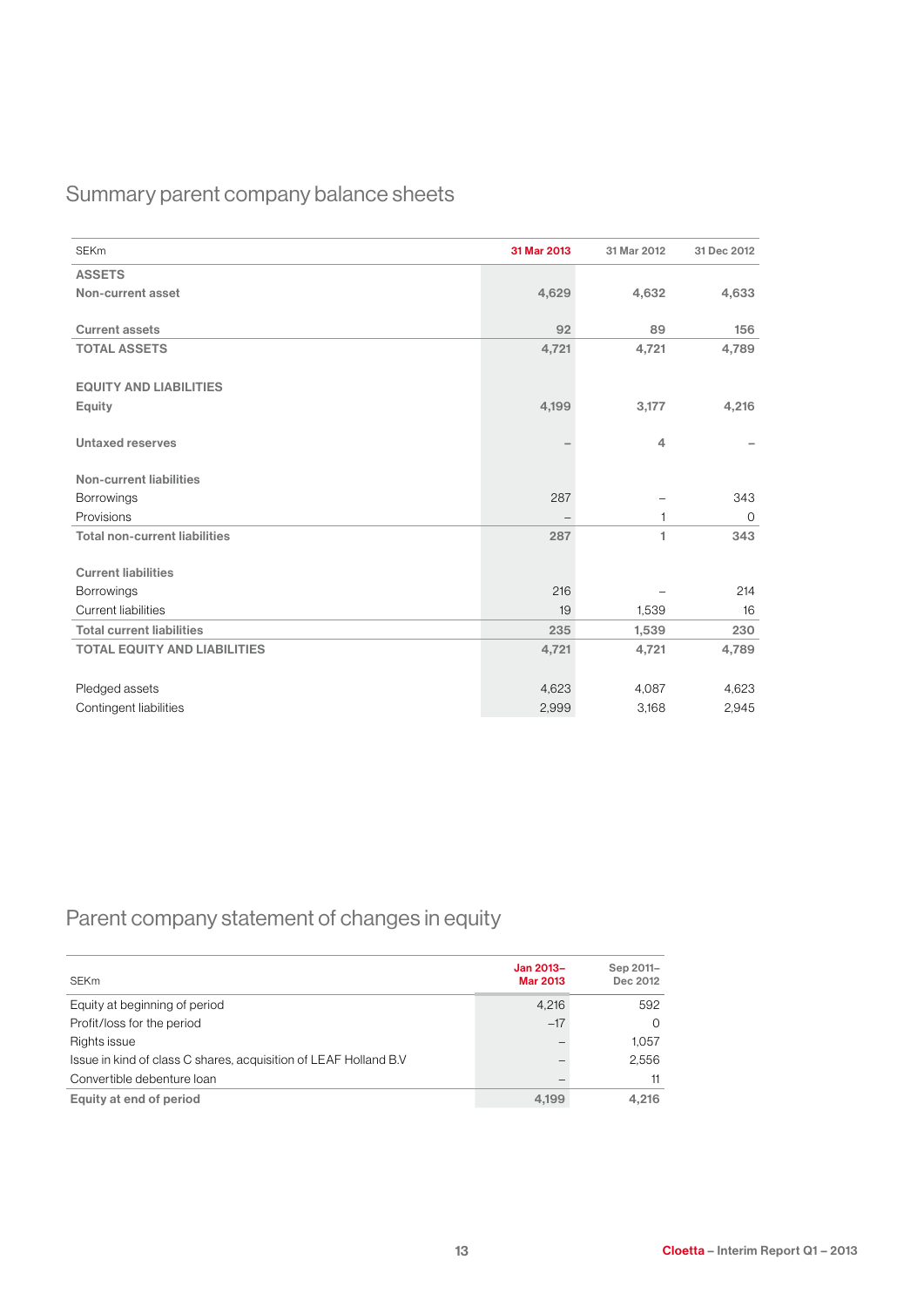### Disclosures, risk factors and accounting policies

### **DISCLOSURES**

### Parent Company

Cloetta AB's primary activities include head office functions such as group-wide management and administration. The comments below refer to the period from 1 January 2013 to 31 March 2013. Net sales in the Parent Company reached SEK 11m (13) and referred mainly to intra-group services. Operating profit was SEK –14m (-9). Net financial items totalled SEK –8m (–13). Profit before tax was SEK –22m (–22) and profit after tax was SEK –17m (–16). Cash and cash equivalents and short-term investments amounted to SEK 9m (29).

#### The Cloetta share

During the period from 1 January to 31 March 2013, a total of 44,242,780 shares were traded for a combined value of SEK 656m, equal to around 16 per cent of the total number of class B shares at the end of the period. The highest quoted bid price during the period from 1 January to 31 March 2013 was SEK 17.00 and the lowest was SEK 13.30. The share price on 31 March 2013 was SEK 17.00 (last price paid). During the period from 1 January to 31 March 2013, the NASDAQ OMX Stockholm PI index rose by 9 per cent.

Cloetta´s share capital at 31 March 2013 amounted to SEK 1,443,096,495. The total number of shares is 288,619,299, consisting of 9,861,614 class A shares and 278,757,685 class B shares, equal to a quota value of SEK 5 per share.

### Shareholders

On 31 March 2013 Cloetta AB had 4,786 shareholders. The principal shareholder was AB Malfors Promotor, with a holding corresponding to 40.5 per cent of the votes (39.9 per cent after full exercise of the outstanding options programme issued by the three principal shareholders) and 22.2 per cent of the share capital in the company. Other institutional investors held 53.1 per cent of the votes and 69.5 per cent of the share capital.

Cidron Pord S.á.r.l., which is owned by Nordic Capital Fund V, held shares corresponding to 16.3 per cent of the votes and 21.3 per cent of the share capital, and Godis Holdings S.á.r.l., which is owned by funds under the advisorship of CVC Capital Partners, held shares corresponding to 12.9 per cent of the votes and 16.8 per cent of the share capital in the company.

#### Related party transactions

AB Malfors Promotor, Cidron Pord S.á.r.l. and Godis Holdings S.á.r.l are considered to be related parties. Yllop Holding S.A. was considered to be a related party until the second quarter 2012. Buying and selling of goods and services between Cloetta and the principal shareholders are regarded as related party transactions. During the quarter Cloetta AB sold a property to Phlisa Metall AB, a subsidiary of AB Malfors Promotor, for a value of SEK 6m, generating a profit of SEK 3m. The property was sold at market value.

The Parent Company has related party transactions with subsidiaries in the Group. The majority of such transactions refer to the sale of services, which for the period from January 2013 to March 2013 amounted to SEK 11m (13), equal to 100 per cent of each period's total sales. At 31 March 2013 the Parent Company's receivables from subsidiaries amounted to SEK 155m (28) and liabilities to subsidiaries amounted to SEK 69m (102). Transactions with related parties are priced on market-based terms.

#### Segment reporting

An operating segment is an identified part of a group that engages in business activities from which it may earn revenues and incur expenses for which discrete financial information is available. The results of operating segments are reviewed regularly by the entity's chief operating decision maker to make decisions about resources to be allocated to the segment and assess its short- and long-term financial performance. Operating segments are reported in a manner consistent with the internal reporting provided to the chief operating decision-maker. The CEO, who is responsible for allocating resources and assessing performance of the operating segments, has been identified as the chief operating decision-maker that makes strategic decisions.

In the Cloetta Group, four regions (Finland, Scandinavia, Middle and South) have been identified as the Group's operating segments. The vast majority of sales take place within the sugar confectionary markets of Western Europe, which are comparable. It is management's goal to optimise production efficiency through homogeneity in the production processes in the Group's different production facilities, regardless of their locations. Because the Group has only sales in the segments for sugar confectionary, chocolate products, chewing gum and pastilles, the Group's markets and types of customers are similar. Furthermore, the Group has an integrated distribution network and supply chain organisation. The identified operating segments are therefore assessed to have similar economic characteristics.

As a result of the similarities between the different regions, the operating segments have been aggregated into one reportable segment for purposes of financial reporting.

#### Taxes

In the first quarter of 2013 no major events have taken place with an impact on the Group's effective tax rate. The effective tax rate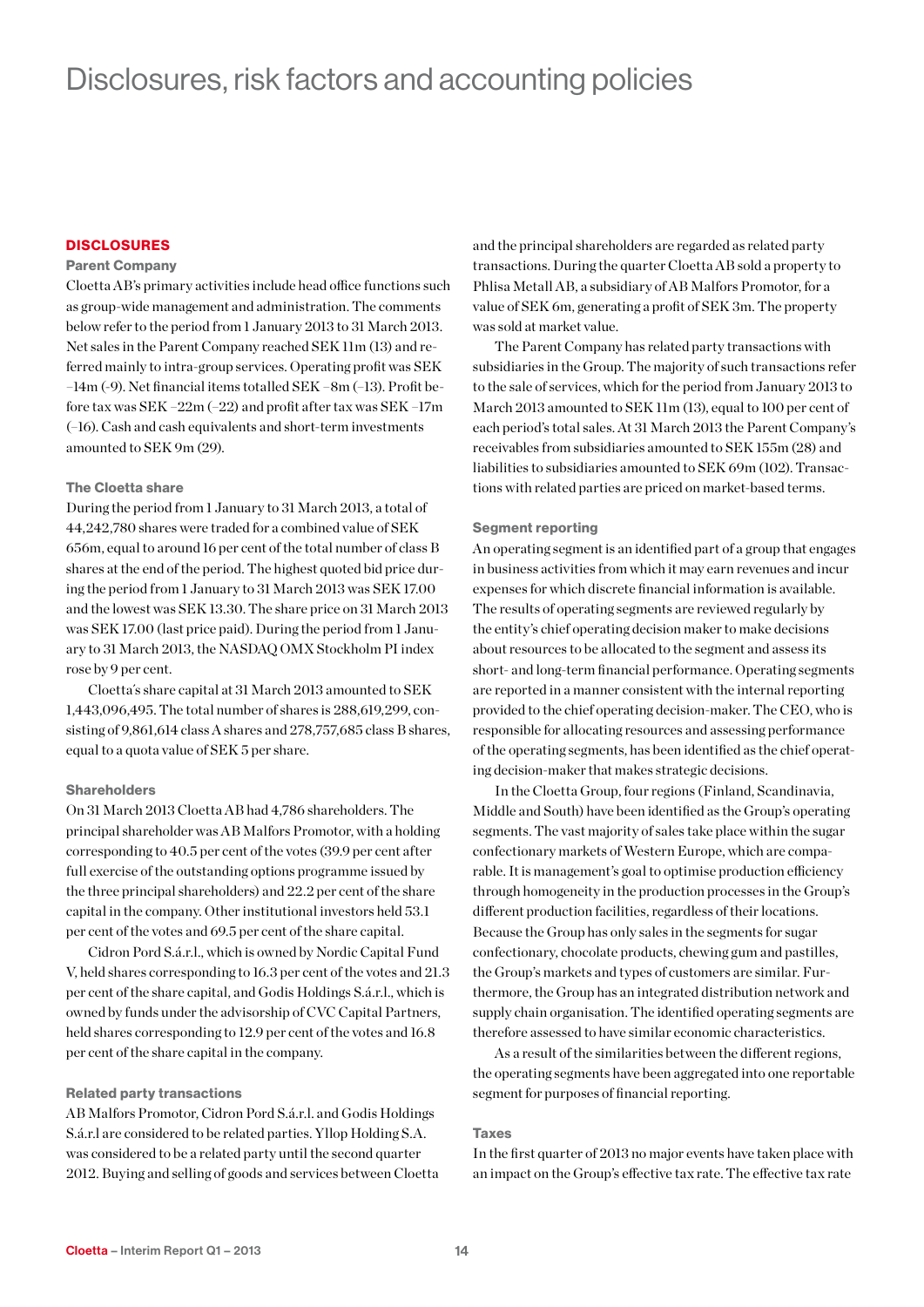for the first quarter of 2013 is 26.1 per cent, compared to 47.6 per cent for the full year 2012. Cloetta's deferred tax balances have been measured according to the enacted tax rates.

### Risk factors

Cloetta is an internationally active company that is exposed to a number of market and financial risks. All identified risks are monitored continuously and, if needed, risk mitigating measures are taken to limit their impact. The most relevant risk factors are described in the annual report for 2012 and consist of industry and market-related risks, operational risks and financial risks. Compared to the annual report for 2012, which was issued on 15 March 2013, no new risks have been identified.

### ACCOUNTING POLICIES

The consolidated financial statements are presented in accordance with the International Financial Reporting Standards (IFRS) established by the International Accounting Standards Board (IASB) and the interpretations issued by the IFRS Interpretations Committee (IFRIC) which have been endorsed by the European Commission for application in the EU. The applied standards and interpretations are those that were in force and had been endorsed by the EU at 1 January 2013. Furthermore, the Swedish Financial Reporting Board's recommendation RFR 1, Supplementary Accounting Rules for Groups, has been applied.

The consolidated interim report is presented in accordance with IAS 34, Interim Financial Reporting, and in compliance with the relevant provisions in the Swedish Annual Accounts Act and the Swedish Securities Market Act. The interim report for the Parent Company has been prepared in accordance with the Swedish Annual Accounts Act and the Swedish Securities

Market Act, which are consistent with the provisions in recommendation RFR 2, Accounting for Legal Entities.

The same accounting and valuation methods have been applied as in the most recent annual report. The only items recognised at fair value after initial recognition are the single currency interest swaps categorised at level 2 of the fair value hierarchy in all periods presented, as well as assets held for sale. The fair values of the financial assets (loans and receivables) and liabilities measured at amortised cost are approximately equal to their carrying amounts. For the single currency interest swaps, reference is made to the financial position paragraph on page 4.

For detailed information about the accounting policies, see Cloetta's annual report for 2012 at www.cloetta.com.

### Key impact on financial information due

to change in accounting policy

IAS 19R is applied with effect from 1 January 2012. As a consequence of the application of IAS 19R, the Q1 2012 comparative figures have been restated for Equity (SEK 19m), other provisions (SEK 25m) and deferred tax assets (SEK 6m).

### Changed accounting standards

The company has applied the revised IAS 1 and IFRS 13 with effect from Q1 2013. The changes in these standards have not had any impact on recognition or measurement, but have affected the presentation of OCI and some additional disclosure requirements through the revision of IAS 34. The changes in IFRS 10, IFRS 11 and IFRS 12 which have been endorsed by the EU and are effective as of 1 January 2014 have not yet been adopted by the company.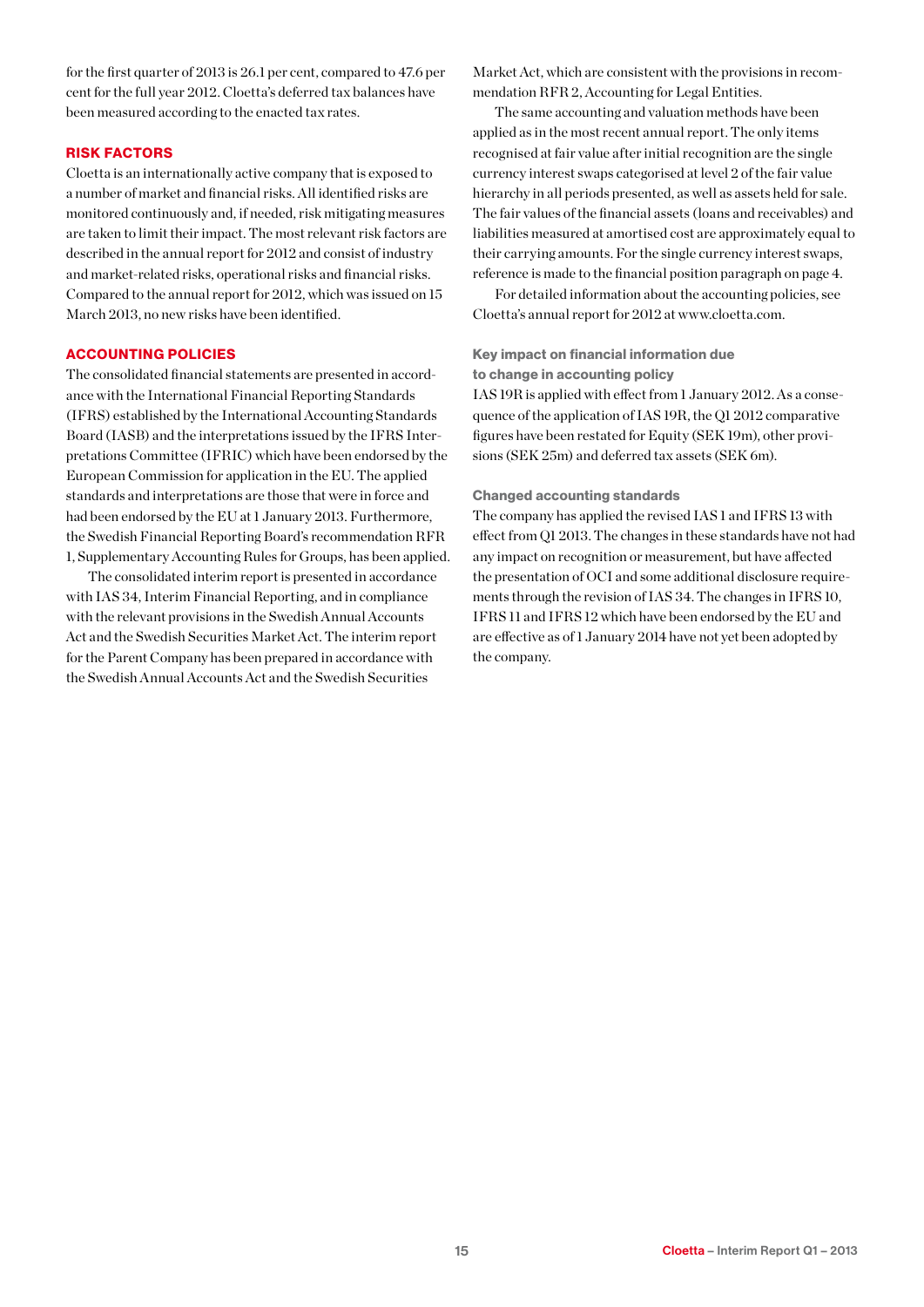# **Definitions**

|                                                    | in brackets () represent comparable figures for the same period of the prior year, unless<br>otherwise stated.                                                                                                                                                                                                                     |
|----------------------------------------------------|------------------------------------------------------------------------------------------------------------------------------------------------------------------------------------------------------------------------------------------------------------------------------------------------------------------------------------|
| <b>Margins</b>                                     |                                                                                                                                                                                                                                                                                                                                    |
| <b>EBIT</b> margin:                                | EBIT expressed as a percentage of net sales.                                                                                                                                                                                                                                                                                       |
| <b>EBITDA</b> margin:                              | EBITDA expressed as a percentage of net sales.                                                                                                                                                                                                                                                                                     |
| Gross margin:                                      | Net sales less cost of goods sold as a percentage of net sales.                                                                                                                                                                                                                                                                    |
| <b>Operating margin:</b>                           | Operating profit expressed as a percentage of net sales.                                                                                                                                                                                                                                                                           |
| <b>Return</b>                                      |                                                                                                                                                                                                                                                                                                                                    |
| Cash conversion:                                   | Underlying EBITDA less capital expenditures as a percentage of underlying EBITDA.                                                                                                                                                                                                                                                  |
| Return on capital employed:                        | Operating profit plus financial income as a percentage of average capital employed.                                                                                                                                                                                                                                                |
| Return on equity:                                  | Profit for the period as a percentage of total equity.                                                                                                                                                                                                                                                                             |
| <b>Capital structure</b>                           |                                                                                                                                                                                                                                                                                                                                    |
| Capital employed:                                  | Total assets less interest-free liabilities (including deferred tax).                                                                                                                                                                                                                                                              |
| Equity/assets ratio:                               | Equity at the end of the period as a percentage of total assets.                                                                                                                                                                                                                                                                   |
| Interest-bearing liabilities:                      | Total non-current and current borrowings, including pensions and other long-term em-<br>ployee benefits.                                                                                                                                                                                                                           |
| Gross debt:                                        | Gross current and non-current borrowings, credit overdraft facility, derivative financial<br>instruments and interest payables.                                                                                                                                                                                                    |
| Net debt:                                          | Gross debt less cash and cash equivalents.                                                                                                                                                                                                                                                                                         |
| Net debt/equity ratio:                             | Net debt at the end of the period divided by equity at the end of the period.                                                                                                                                                                                                                                                      |
| Third-party borrowings:                            | Total non-current and current borrowings excluding loans to former shareholders and<br>finance lease liabilities.                                                                                                                                                                                                                  |
| Working capital:                                   | Total inventories and trade and other receivables adjusted for trade and other payables.                                                                                                                                                                                                                                           |
| Data per share                                     |                                                                                                                                                                                                                                                                                                                                    |
| Earnings per share:                                | Profit for the period divided by the average number of shares.                                                                                                                                                                                                                                                                     |
| <b>Other definitions</b>                           |                                                                                                                                                                                                                                                                                                                                    |
| EBIT:                                              | Operating profit or earnings before interest and taxes.                                                                                                                                                                                                                                                                            |
| EBITDA:                                            | Operating profit before depreciation and amortisation.                                                                                                                                                                                                                                                                             |
| Items affecting comparability:                     | Items affecting comparability refer to non-recurring items.                                                                                                                                                                                                                                                                        |
| Net sales, change:                                 | Net sales as a percentage of net sales in the comparative period of the previous year.                                                                                                                                                                                                                                             |
| Underlying net sales, EBIT,<br><b>EBIT</b> margin: | The underlying figures are based on constant exchange rates and the current structure<br>(excluding the distribution business in Belgium and a third-party distribution agreement in<br>Italy) and excluding items affecting comparability. Includes the former Cloetta's historical<br>financial values for better comparability. |

General All amounts in the tables are presented in SEK millions unless otherwise stated. All amounts

# Exchange rates

|                    | 31 Mar 2013 | 31 Mar 2012 | 31 Dec 2012 |
|--------------------|-------------|-------------|-------------|
| EUR, average       | 8.4988      | 8.8462      | 8.6958      |
| EUR, end of period | 8.3470      | 8.8400      | 8.5750      |
| NOK, average       | 1.1421      | 1.1669      | 1.1643      |
| NOK, end of period | 1.1132      | 1.1632      | 1.1667      |
| GBP, average       | 9.9100      | 10.6159     | 10.7435     |
| GBP, end of period | 9.8898      | 10.6276     | 10.5215     |
| DKK, average       | 1.1395      | 1.1898      | 1.1682      |
| DKK, end of period | 1.1200      | 1.1882      | 1.1495      |